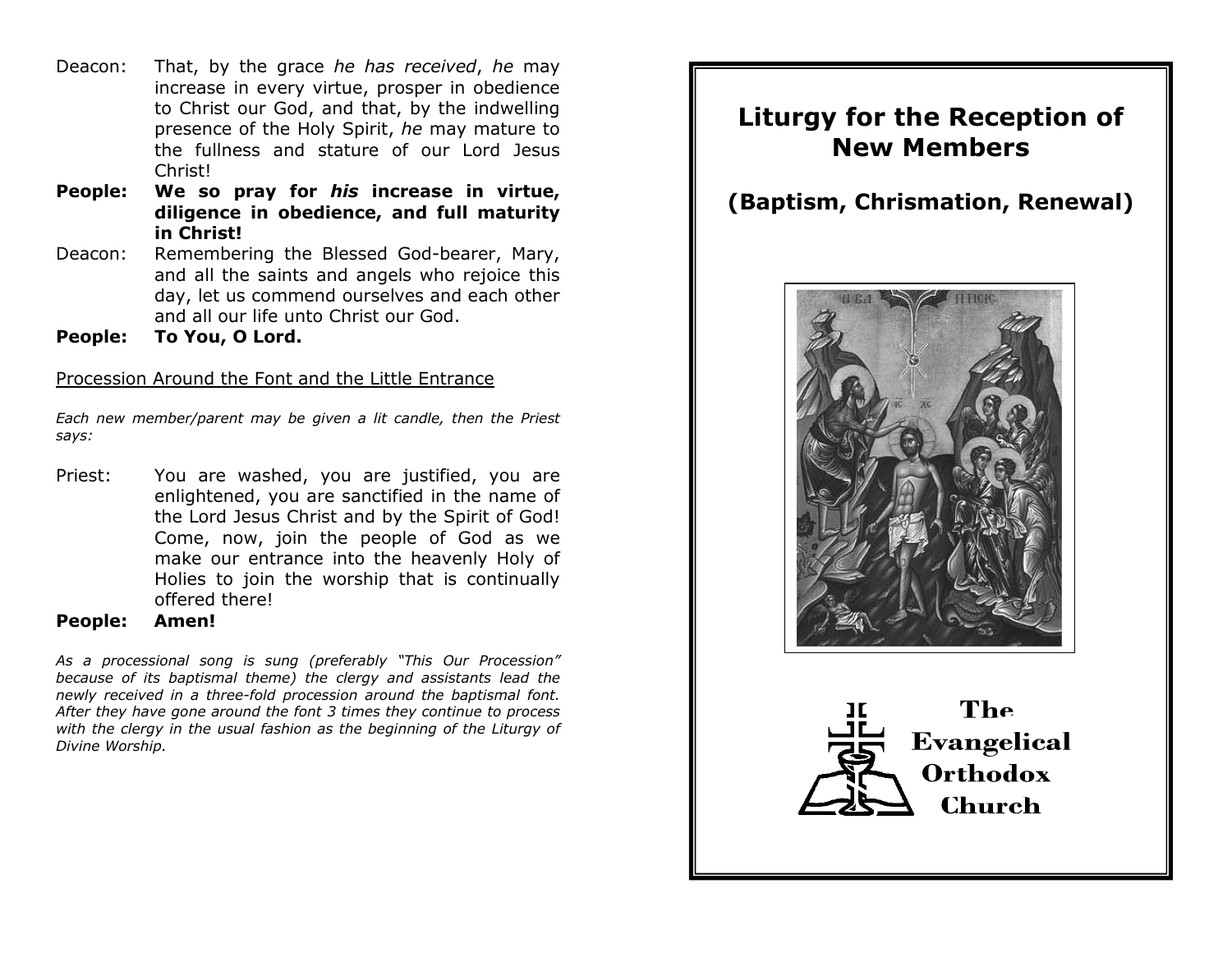#### Chrismation and the Litany

*The Priest anoints each of the newly baptized and any others who are to be chrismated, placing oil on the forehead, eyes, nose, lips, ears, chest, hands, and feet, each time saying:*

Priest: The seal of the gift of the Holy Spirit! **People: Sealed!**

*Then the Deacon says:*

Deacon: Let us pray for our newly baptized and/or chrismated *brother* and/or *him* who is being received into this church today: That through the Holy Sprit *he* has received, divine power might be granted that *he* may henceforth overcome all the wiles of the devil and the attacks which come through the flesh and the world, let us pray to the Lord.

#### **People: We so pray for overcoming power.**

- Deacon: That *he* may be a valiant and Victorious soldier of Christ our God, through the power, effectual operation, and grace of the Holy Spirit, let us pray to the Lord.
- **People: We so pray that** *he* **may be a soldier of Christ.**
- Deacon: That by the anointing of the Holy Spirit *he* may remain unshakable in the orthodox Christian faith, maintaining hope and love all the days of *his* life, let us pray to the Lord.
- **People: We so pray that** *he* **may remain unshakable.**
- Deacon: That grace may be granted to the end that *he* may fearlessly and boldly confess the Name of Christ our God before all men and always be ready to lovingly suffer and die for the sake of Christ and His Kingdom.
- **People: We so pray that** *he* **may be bold in confessing Christ our Lord!**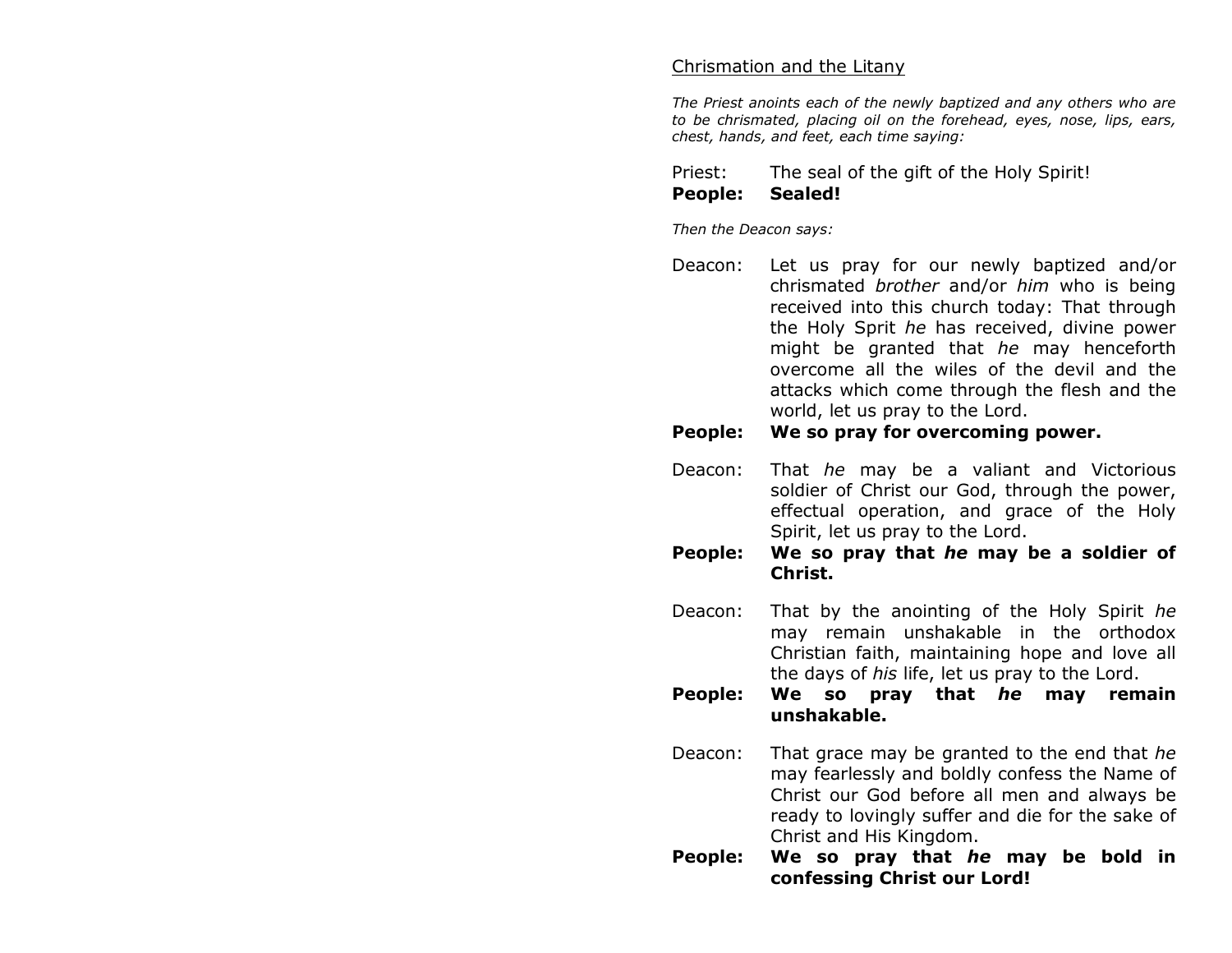*Then the people sing the following (together or antiphonally) or another such song as the first candidate is baptized, and they continue singing until all the baptisms are finished.*

**Awake, awake, O sleeper; Arise from the dead! (2x)**

**Come out, come out from darkness; Arise from the dead! (2x)**

**And Christ will shine on you! (2x)**

# **Awake, awake, O sleeper; Arise from the dead!**

*As each is baptized by triple immersion using the best means available, the Priest says:*

Priest: The servant of God, *N.*, is baptized in the name of the Father, and of the Son, and of the Holy Spirit. Amen.

*When all the baptisms are completed, the song is brought to an end. As all are drying and changing into what they will wear under their white baptismal garments, Romans 6:3-11 is read. Then the Priest blesses the baptismal garments, saying:*

Priest: The servant of God, *N.*, is clothed with the garment of righteousness; in the Name of the Father, and of the Son, and of the Holy Spirit.

#### **People: Amen.**

*The newly baptized are clothed with the white baptismal garments as the following or another such song is sung until all are clothed.*

# **ALLELUIA (3x) SAINT(S) OF GOD ARISE! ALLELUIA, ALLELUIA, SAINT(S) OF GOD ARISE AND FOLLOW THE LORD!**

**Come and be clothed in His righteousness. Come join the band, who are called by His name. \***

**Look at the world which is bound by sin. Walk into the midst of it proclaiming my life. \***

*All gather where the baptism is to take place before the Liturgy of Divine Worship, preferably at the back of or outside the worship space. A table by the baptistery is set with towels and, if available, a clean white garment and a cross necklace for each candidate to put on after being baptized. Oil and any items to be used in the procession later should also be close by. Infants should be undressed and wrapped in a towel. When all are gathered, the Priest begins.*

#### Presentation, Examination, and Reception of Candidates

*The candidates come forward or are presented by a sponsor, then the Priest addresses them according to one of the following questions:* 

#### *If the candidate is to be baptized and chrismated:*

Priest: *N.*, is it your unconstrained will and desire to be baptized into the One Holy Catholic and Apostolic Church, and to be chrismated and received into her communion at Evangelical Orthodox Church?

# **Candidate: It is my desire.**

*If the candidate has previously received baptism in the name of the Trinity and is to be chrismated only:*

Priest: *N.*, is it your unconstrained will and desire to be chrismated, renew your baptismal vows, and be received into the membership of Evangelical Orthodox Church?

# **Candidate: It is my desire.**

*If the candidate has previously received baptism and chrismation and is being received by renewal of vows:*

Priest: *N.,* is it your unconstrained will and desire to renew your baptismal confession and be received into the membership of Evangelical Orthodox Church?

# **Candidate: It is my desire.**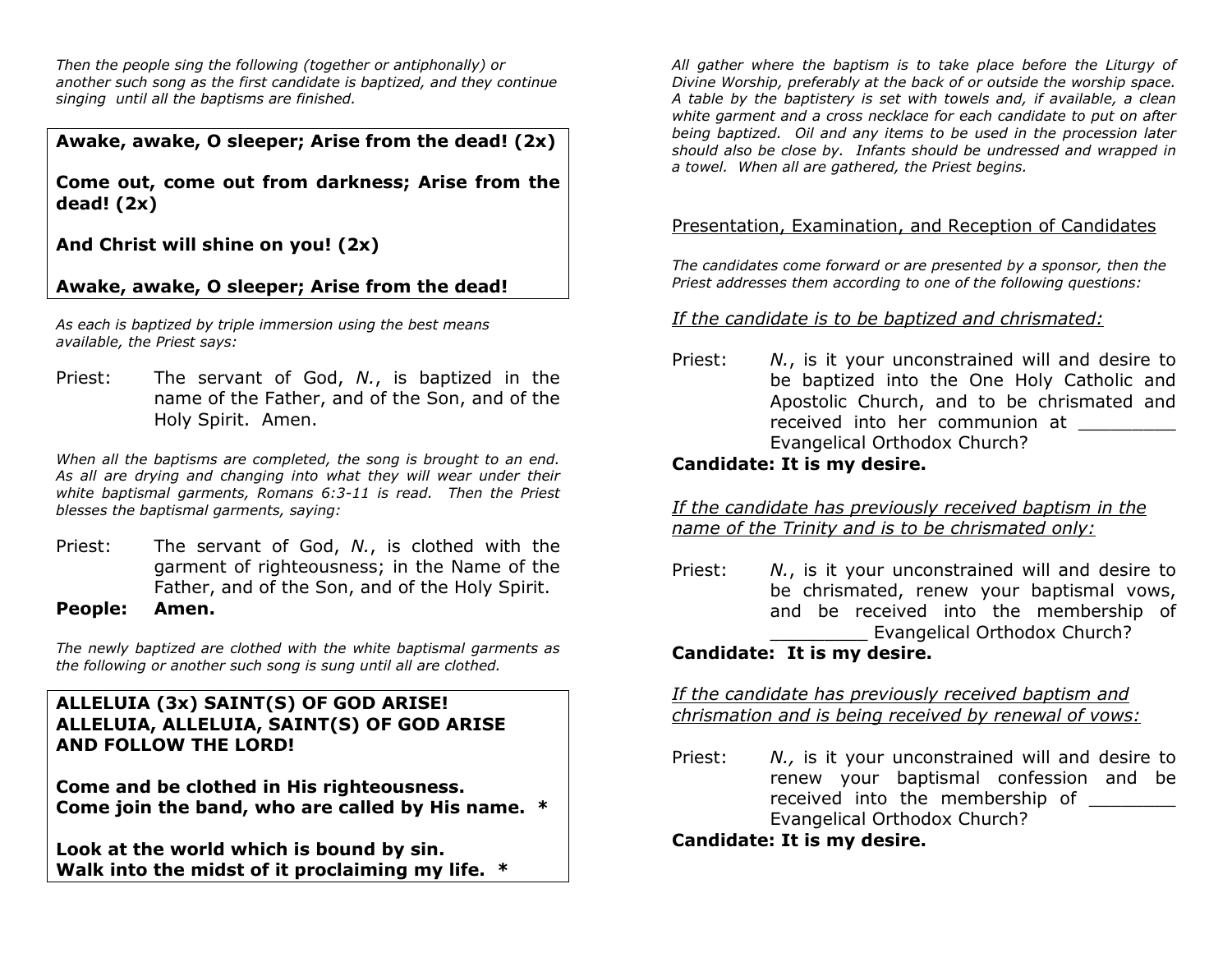*If the candidate is a child, the Priest asks the parents (and godparents) the following two questions:*

- Priest: *N.*, is it your unconstrained will and desire to have *N.* baptized into the One Holy Catholic and Apostolic Church, and to have *him* chrismated and received into the Church's communion at \_\_\_\_\_\_\_\_\_ EOC?
- **Parents: It is my/our desire.**
- Priest: Will you be responsible for seeing that *N.* is brought up in the orthodox Christian Faith and encourage *him* in every way possible to make that Faith *his* own?

# **Parents: We will with the help of God.**

*Then addressing all those present, the Priest says:*

- Priest: Upon witnessing these intentions, will you, the Faithful of **Evangelical Orthodox** Church, receive this/these beloved into your hearts and fellowship, and will you support *him/*them in their lives in Christ?
- **People: We will.**
- Deacon: Let us pray to the Lord.
- **People: Lord, have mercy.**

*Turning to those who are to be baptized, the Priest says:*

Priest: Fig. 1. In Your Name, O Lord God of truth, and in the Name of Your Only-begotten Son, and of Your Holy Spirit, I lay my hand upon Your servant, *N.*, who has been found worthy to flee unto Your holy Name, and to take refuge under the shelter of Your wings.

> Remove far from *him* every delusion and fill *him* with the faith, hope and love which are in You; that *he* may know that You are the only true God with Your Only-begotten Son, our Lord Jesus Christ, and Your Holy Spirit.

*The Priest then blesses the water by tracing the sign of the Cross in it with a blessing cross or the fingers of his right hand, saying:*

Priest: Fig. 2. Let all adverse powers be crushed beneath the sign of the image of Your Cross, in the name of the Father, and of the Son, and of the Holy Spirit.

# **People: Amen!**

Priest: Manifest Yourself in this water, O Lord, and grant that *he* who is baptized in it may be transformed; that *he* may put away the old man, which is corrupt through the lusts of the flesh, and that *he* may put on the new man, and be renewed after the image of Him who created *him*; that being buried, after the pattern of Your death, in baptism, *he* may, in like manner, be a partaker of Your Resurrection; and having preserved the gift of Your Holy Spirit, and increased the measure of grace committed unto *him*, *he* may receive the prize of *his* high calling, and be numbered with the firstborn whose names are written in heaven, in You, our God and Lord, Jesus Christ.

> ♫ For unto You are due all glory, dominion, honor, and worship, together with Your Father, who is from everlasting, and Your allholy, and good, and life-giving Spirit, now and ever, and unto ages of ages.

# **People: Amen.**

*If it is the custom, an anointing with oil may be done before baptism:*

**Priest:** *N.,* because of your repentance and confession of faith, the Lord forgives your sins and grants you healing and deliverance from the effects of  $\sin$  and death.  $\frac{1}{2}$  are anointed with the blessed oil of unction to be healed from the body of sin and death in the name of the Father, the Son and the Holy Spirit.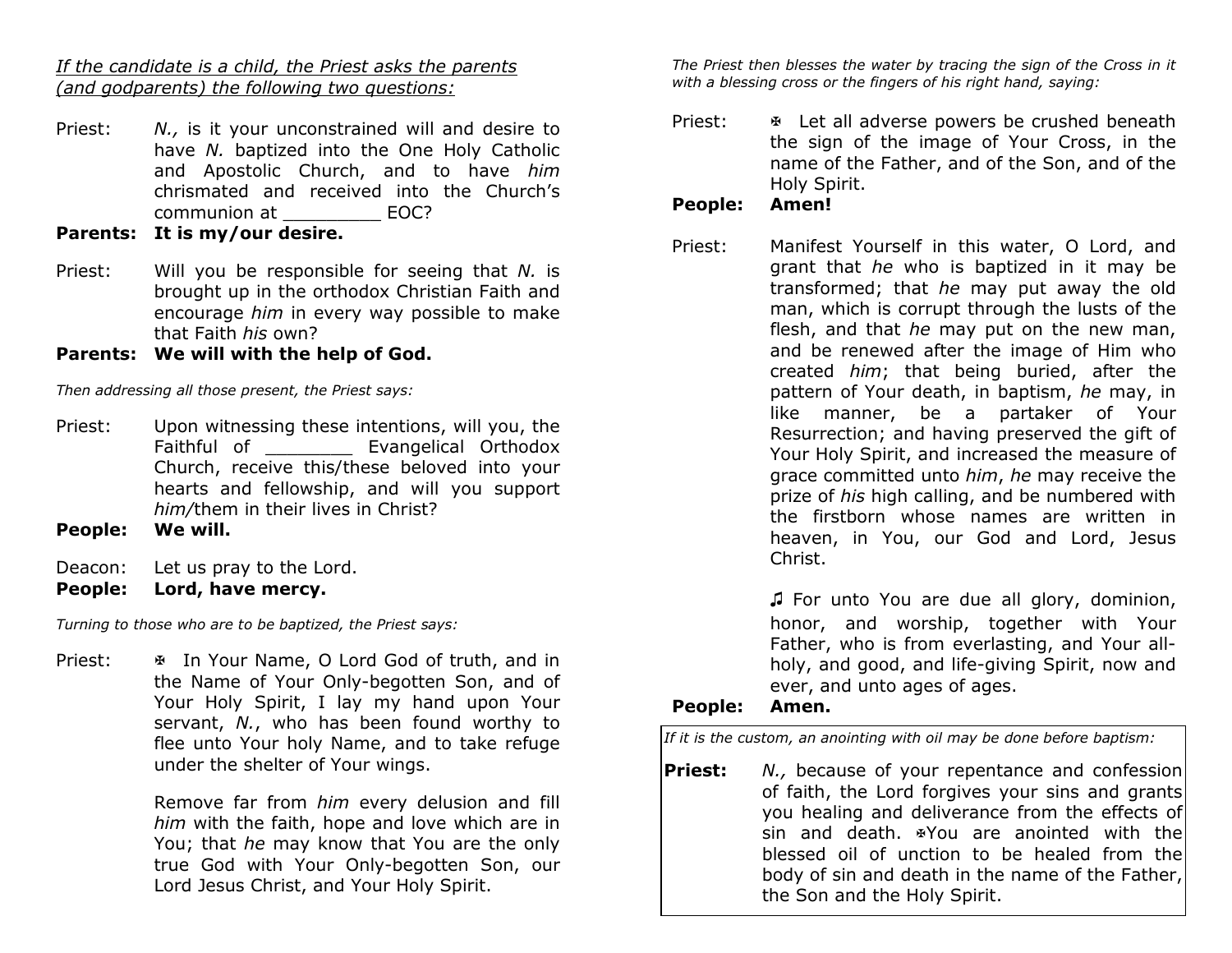**And in the Holy Spirit, the Lord and Giver of Life, who proceeds from the Father, who is worshipped and glorified together with the Father and the Son, who spoke through the prophets; and in One, Holy, Catholic, and Apostolic Church. I confess one baptism for the remission of sins. I look forward to the resurrection of the dead, and the life of the world to come.** 

*All candidates are called to kneel and put their heads to the floor.*

Priest: Let this posture of your body always be the posture of your heart – humble adoration before our Almighty God. For blessed is He, who desires that all men should be saved, and come to the knowledge of the truth, now and ever, and unto ages of ages.

**People: Amen!**

#### Baptism and Clothing With Baptismal Garment

*The candidates rise and the Priest prays the following as the deacon censes around the baptismal font.*

Priest: GREAT ARE YOU, O Lord, and marvelous are Your works, and there is no word which is sufficient to hymn Your wonders*.* Therefore, O King who loves mankind, send Your Holy Spirit upon this water and sanctify it.Grant unto it the grace of redemption, the blessing of the Jordan. Make it the fountain of incorruption, the gift of sanctification, the forgiveness of sins, the remedy of infirmities, the final destruction of demons, unassailable by hostile powers, filled with angelic might. Let those who would ensnare Your creature flee far from it; For we have called upon Your Name, O Lord, and it is wonderful, and glorious, and terrible unto adversaries.

Enable *him* to walk in all Your commandments, and to fulfill those things which are well pleasing unto You. Inscribe *him* in Your Book of Life, and unite *him* to the flock of Your inheritance. And may Your holy Name be glorified in *him*, together with that of Your beloved Son, our Lord Jesus Christ, and of Your life-giving Spirit. Let Your eyes ever regard *him* with mercy, and let Your ears attend unto the voice of *his* supplication. Make *him* to rejoice in the works of *his* hands, and in all *his* generation; that *he* may render praise unto You, that *he* may sing, worship and glorify Your great and exalted Name always, all the days of *his* life.

♫ For all the Powers of Heaven sing praises unto You, and Yours is the Glory, of the Father, and of the Son, and of the Holy Spirit, now and ever, and unto ages of ages.

**People: Amen.**

# Expulsion and Renunciation of Satan, Profession of Faith

Deacon: Let us pray to the Lord.

**People: Lord, have mercy.**

Priest: O Lord and Master; who created man in Your own likeness, and bestowed upon him the power of life eternal; who also despises not those who have fallen away through sin, but has provided salvation for the world through the Incarnation of Your Christ: Deliver also this Your creature from the bondage of the enemy and receive *him* into Your heavenly kingdom. Open the eyes of *his* understanding, that the illumination of Your Gospel may shine brightly in *him*.